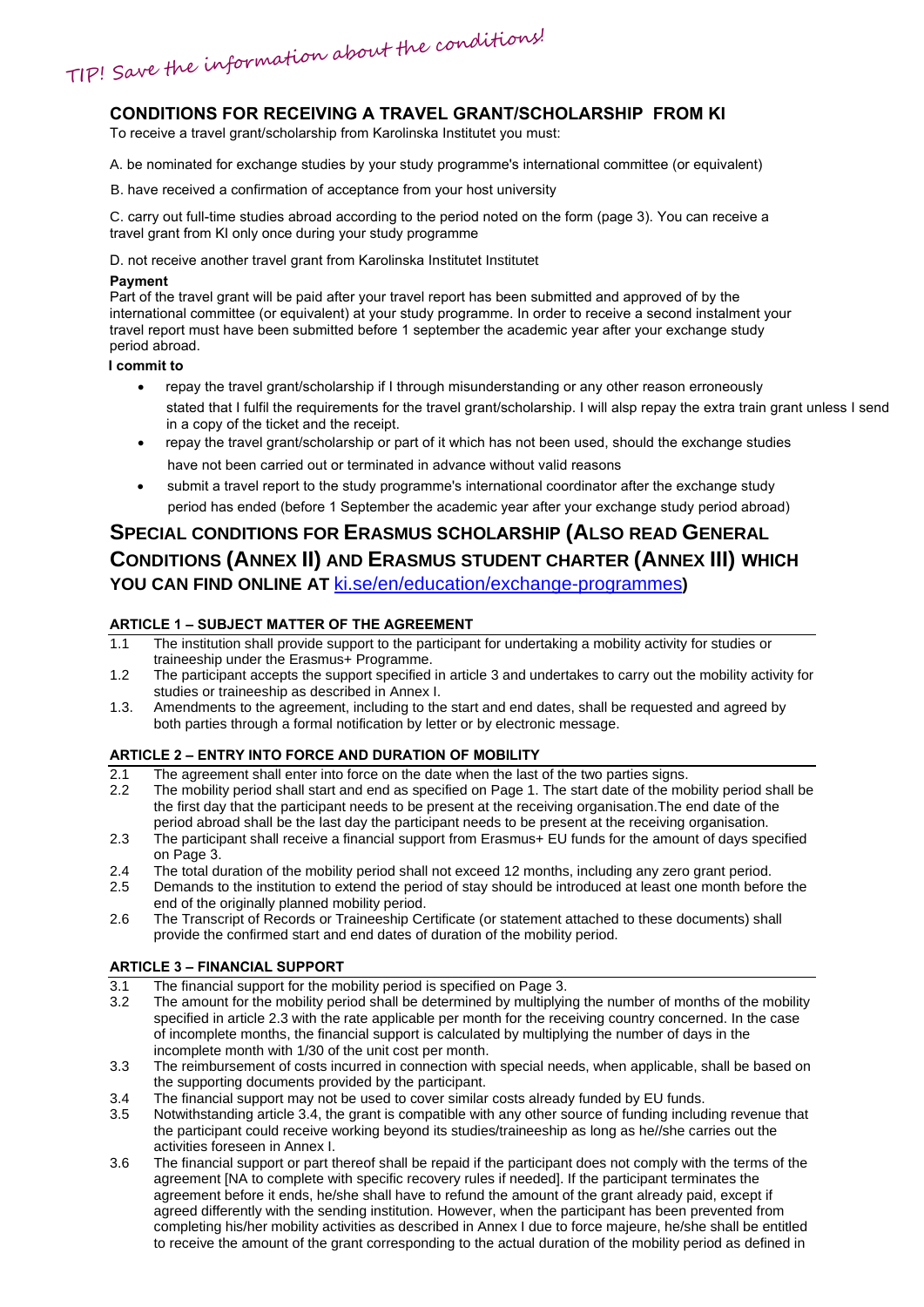article 2.2. Any remaining funds shall have to be refunded, except if agreed differently with the sending institution. Such cases shall be reported by the sending institution and accepted by the National Agency.

#### **ARTICLE 4 – PAYMENT ARRANGEMENTS**

- 4.1 A pre-financing payment shall be made to the participant no later than (whichever comes first):
	- 30 calendar days after the signature of the agreement by both parties
	- the start date of the mobility period representing 80% of the amount specified in Article 3. In case the participant did not provide the supporting documents in time, according to the sending institution's timeline, a later payment of the pre-financing can be exceptionally accepted.
- 4.2 If the payment under article 4.1 is lower than 100% of the financial support, the submission of the online EU survey, the OLS language test 1 and 2 when applicable, and the submission of the specific KI travel report shall be considered as the participant's request for payment of the balance of the financial support. The institution shall have 45 calendar days to make the balance payment or to issue a recovery order in case a reimbursement is due.

#### **ARTICLE 5 – INSURANCE**

- 5.1 The participant shall have adequate insurance coverage. All KI students accepted for exchanges studies or traineeships within Erasmus are automatically insured by Kammarkollegiet, see [http://www.kammarkollegiet.se/forsakringar-och-riskhantering/studentforsakringar/student-ut-for-dig-som](http://www.kammarkollegiet.se/forsakringar-och-riskhantering/studentforsakringar/student-ut-for-dig-som-ska-studera-utomlands)[ska-studera-utomlands.](http://www.kammarkollegiet.se/forsakringar-och-riskhantering/studentforsakringar/student-ut-for-dig-som-ska-studera-utomlands) The insurance includes accident and liability insurance. Students doing traineeships outside ordinary semester times will also be provided with this insurance.
- 5.2 Acknowledgement that **health insurance coverage** has been organised shall be included in this agreement. See link under 5.1.
- 5.3 Acknowledgement that **liability insurance coverage** (covering damages caused by the student at the workplace /study place if foreseen for studies) has been organised and of how it has been organised shall be included in this agreement. See 5.1.
- 5.4 Acknowledgement **accident insurance coverage** related to the student's tasks (covering at least damages caused to the student at the workplace /study place if foreseen for studies) has been organised and of how it has been organised shall be included in this agreement. See 5.1.

**ARTICLE 6 – ONLINE LINGUISTIC SUPPORT** [Only applicable for mobilities for which the main language of instruction or work is Czech, Danish, Greek, English, French, German, Italian, Spanish, Dutch, Polish, Portuguese or Swedish (or additional languages once they become available in the Online Linguistic Support (OLS) tool), with the exception of native speakers]

- 6.1. The participant must carry out the OLS language assessment before and at the end of the mobility period. The completion of the online assessment before departure is a pre-requisite for the mobility, except in duly justified cases.
- 
- 6.2 N.A.<br>6.3 [Only applica [Only applicable to participants following an OLS language course] The participant shall follow the OLS language course, starting as soon as they receive access and making the most out of the service. The participant shall immediately inform the institution if he/she is unable to carry out the course, before accessing it.
- 6.4 Payment of the final instalment of the financial support is subject to the completion of the compulsory OLS language assessment at the end of the mobility.

#### **ARTICLE 7 – EU SURVEY**

- 7.1. The participant shall complete and submit the online EU Survey after the mobility abroad within 30 calendar days upon receival of the invitation to complete it. Participants who fail to complete and submit the online EU Survey may be required by their institution to partially or fully reimburse the financial support received.
- 7.2 A complementary online survey may be sent to the participant allowing for full reporting on recognition issues.

#### **ARTICLE 8 – LAW APPLICABLE AND COMPETENT COURT**

- 8.1 The Agreement is governed by the laws of Sweden.
- 8.2 The competent court determined in accordance with the applicable national law shall have sole jurisdiction to hear any dispute between the institution and the participant concerning the interpretation, application or validity of this Agreement, if such dispute cannot be settled amicably.